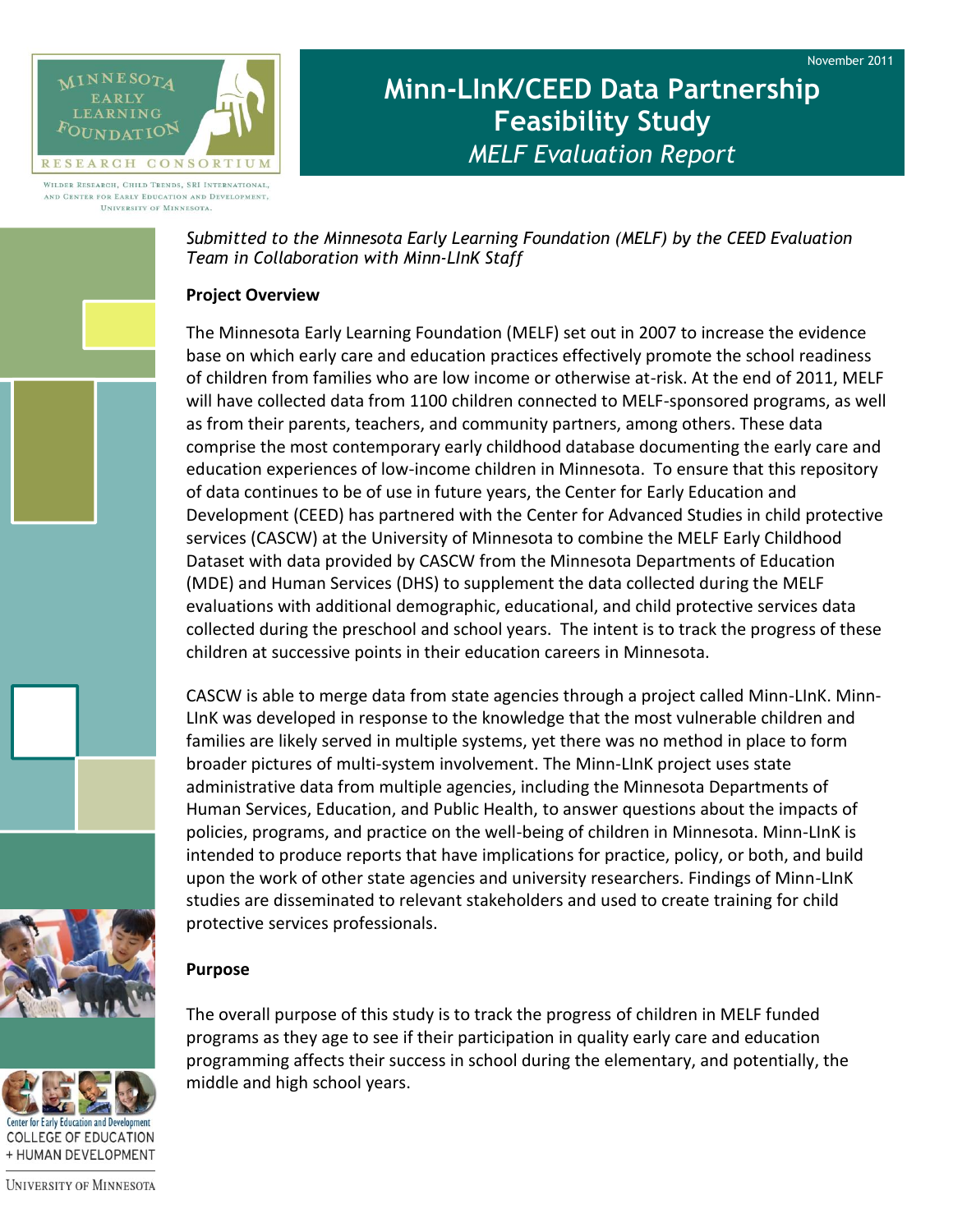

WILDER RESEARCH, CHILD TRENDS, SRI INTERNATIONAL AND CENTER FOR EARLY EDUCATION AND DEVELOPMENT. UNIVERSITY OF MINNESOTA.

Our plan is to track children at least through third grade when their first round of state achievement test results will be available. This data will be available for all children in MELF funded programs in the spring of 2016. By linking this data from the MDE to our MELF Early Childhood Dataset we can describe the educational achievement of children in MELF funded programs and explore how their achievement may vary by the quality of their early care and education experiences. We will also use additional data from MDE and the DHS to provide contextual information about the children involved in MELF-funded programs and their families. This is data we were unable to collect during the evaluations that will help explain the extent of their educational success during the school years (e.g., involvement with child protective services, free and reduced lunch status in elementary school, and attendance and mobility in the elementary school years). The DHS data will be used in an additional analysis focused specifically on one of the potentially most at-risk subgroups in our sample, children with involvement in child protective services, and how they fared compared to their counterparts in MELF funded programs without such involvement.

This report is a preparatory assessment of the feasibility of the future research described above, an initial analysis of the child protection involvement of the children in MELF funded programs, and a description of the educational experiences of a subset of children who entered Kindergarten in 2009 (hereafter referred to as the Kindergarten follow-up).

This report is divided into several sections. The first section describes the processes used to determine the feasibility of future research, in which we describe the methods used to collect the initial data and the process involved in matching the children to the education and child protective services datasets from MDE and DHS. The second section describes the child protection involvement in the years prior to Kindergarten entry for the full sample of 1100 children. The third section includes a description of the education experiences for the sub-sample of children who entered Kindergarten in 2009 and who have available education data. In the fourth section we describe the creation of a risk index, tested with the Kindergarten Follow-up subsample of children that would be used to identify those children most at risk. Finally, the last section details the next steps in tracking these children as they age.

# **FEASIBILITY OF TRACKING CHILDREN IN MELF FUNDED PROGRAMS INTO THE K-12 SYSTEM**

# **Sample Description**

MELF Early Childhood Dataset. The MELF early childhood database consists of data from 1100 preschool-aged children from the years 2008 through 2011. Data were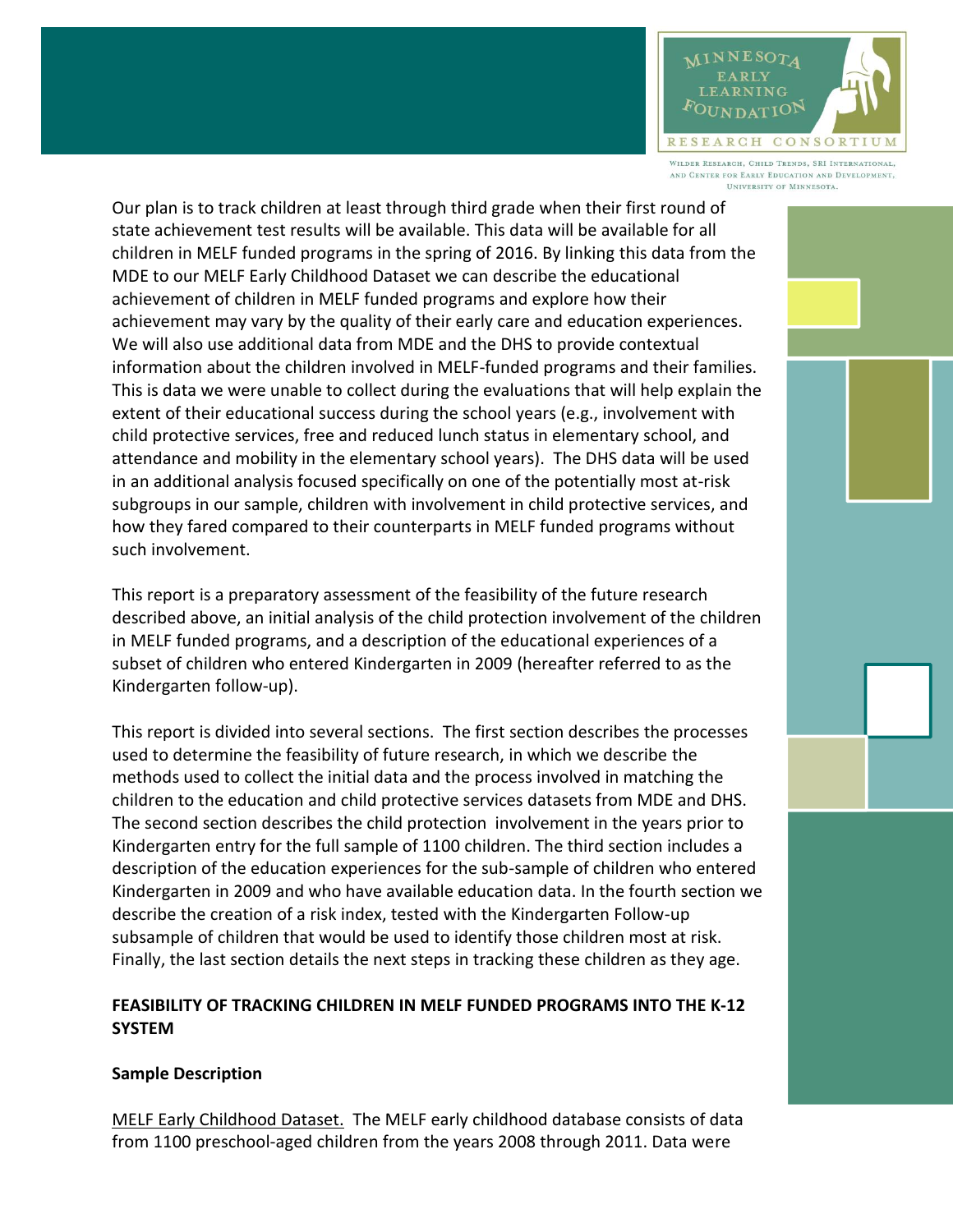$\text{MIN} \text{ESO} \gamma_{\mathcal{A}}$ **EARLY LEARNING**  $\mu_{\text{O}\text{UNDAT}}$ 10 $\hbar$ RESEARCH CONSORTIUM

.<br>Wilder Research, Child Trends, SRI International AND CENTER FOR EARLY EDUCATION AND DEVELOPMENT. **UNIVERSITY OF MINNESOTA** 

first collected in spring '08 and then every fall and spring through fall '11. Children participated in one of the early care and education programs or evaluations funded by MELF: the Parent Aware Quality Rating Systems Pilot Evaluation (Parent Aware), the Bloomington Kindergarten Prep half-day pre-K program (KP), or the St. Paul Scholarship Program (Scholarship). The early childhood database contains one year of fall and spring data for most children during their final year of preschool prior to Kindergarten entry, although data from children from the Scholarship evaluation were collected on a fall/fall schedule. Child assessments were completed on several facets of the children's achievement including math reasoning, literacy, word recognition, as well as their social emotional behaviors, and were completed both by trained assessors and the child's teacher. Each early care and education (ECE) programs were observed for quality using the Early Childhood Environmental Rating Scales-Revised (ECERS-R; Harms, Clifford, Cryer, 2005) and for some, depending upon the evaluation plan, the Classroom Assessment Scoring System (CLASS Pre-K; Pianta, La Paro, Hamre 2008). Finally, parent interviews developed by the MELF Research Consortium were conducted by telephone each year, with 66% of the 1100 children's parents responding. Parents were asked a variety of questions on topics such as their child care arrangements, beliefs about the importance of the different aspects of child care, and demographics.

Kindergarten Follow-up sample. Approximately 242 of the 1100 children in the full MELF sample were to enter Kindergarten in fall of '09, the Kindergarten follow-up sample. The parents of these children were contacted for their permission to collect additional data in the spring of their Kindergarten year (2010). Of the 242, 116 children and parents were found and consented to the Kindergarten Follow-Up Study. Data measuring children's academic achievement and social-emotional behavior, similar to the battery collected during the preschool period, were collected. The K-3 version of the CLASS measure (CLASS K-3; Pianta, La Paro, Hamre, 2008) was used to assess the quality of their classrooms.

Minnesota Department of Education State Education Database. Data from the Minnesota Department of Education from the school year 2009-10 were available for as many as 242 children entering Kindergarten that year. Education data contained information on student's attendance ratios for the school year, special education status, primary disability (if any), district types and numbers, and disruptions in school placement.

Minnesota Department of Human Services State Child Welfare Database. Child protective services data from the Minnesota Department of Human Services was available from 2000-10. The child protective services data included information on any accepted child maltreatment reports of neglect and/or abuse, determinations of child maltreatment and out of home placements from the time of birth to their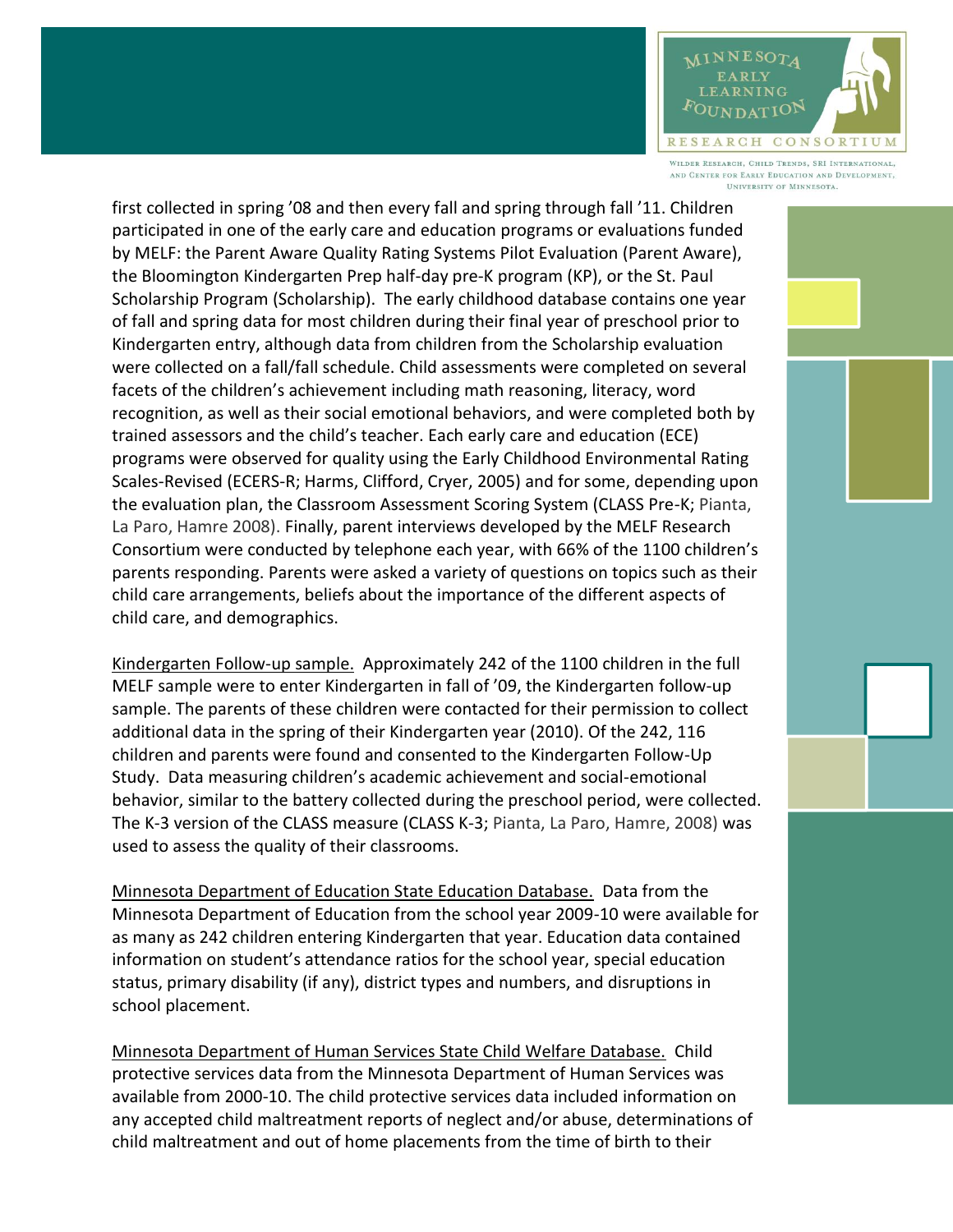

current age. This dataset also included information on the family's conditions at the time of the accepted child maltreatment report and whether the family received a Family Assessment response or a Family Investigative response. These data were available for up to the total of 1100 children in the full dataset.

# **Matching Process**

Registry Plus Link Plus (2010), a probabilistic record matching software used by the Center for Disease Control (CDC) was used for linking the data across systems. The software utilizes a combination of first name, last name and birth dates for linking and matching records. Two separate matching attempts were undertaken to link the MDE and DHS datasets from Minn-LInK with the MELF Early Childhood dataset and Kindergarten Follow-up sample from CEED.

1) All 1100 children in the full MELF dataset were compared to the available data from the Minnesota Department of Human Services. Of the 1100 children in the full dataset, 101 (9%) were found in the human services dataset due to involvement with child protective services. (See Table 1.)

2) The 242 children in the Kindergarten Follow-up sample were also matched to data from the Minnesota Department of Education. Of the 242 children in the Kindergarten sample, 196 (81%) were found in the education dataset. (See Table 1.) The rest of the children in the full dataset had not reached Kindergarten so at this point, no attempt was made to match them with the education data; however, this is a goal for future analyses. Some of the potential reasons that children could not be matched to the education dataset include, moving out of state, enrollment in a private school, or a name change.

| 3000                 |               |                |       |                        |
|----------------------|---------------|----------------|-------|------------------------|
|                      | Number (%) in | Number (%)     | Match | <b>Expected Future</b> |
|                      | Sample        | Matched to MDE | Rate  | Match Rate             |
| <b>Bloomington K</b> | 101 (42%)     | 68 (35%)       | 67 %  |                        |
| Follow-up Only       |               |                |       |                        |
| Parent Aware K       | 141 (58%)     | 128 (65%)      | 91%   |                        |
| Follow-up Only       |               |                |       |                        |
| Full K-Follow-up     | 242 (100%)    | 196 (100%)     | 81%   |                        |
| Parent Aware         | 701 (64%)     |                |       | 638 (91%)              |
| Scholarship          | 258 (24%)     |                |       | 209 (81%)              |
| Bloomington          | 141 (12%)     |                |       | 94 (67%)               |
| <b>Full Sample</b>   | 1100 (100%)   |                |       | 941 (86%)              |

Table 1. Number and percentage match rate for Kindergarten follow-up and Full Sample, by program subgroup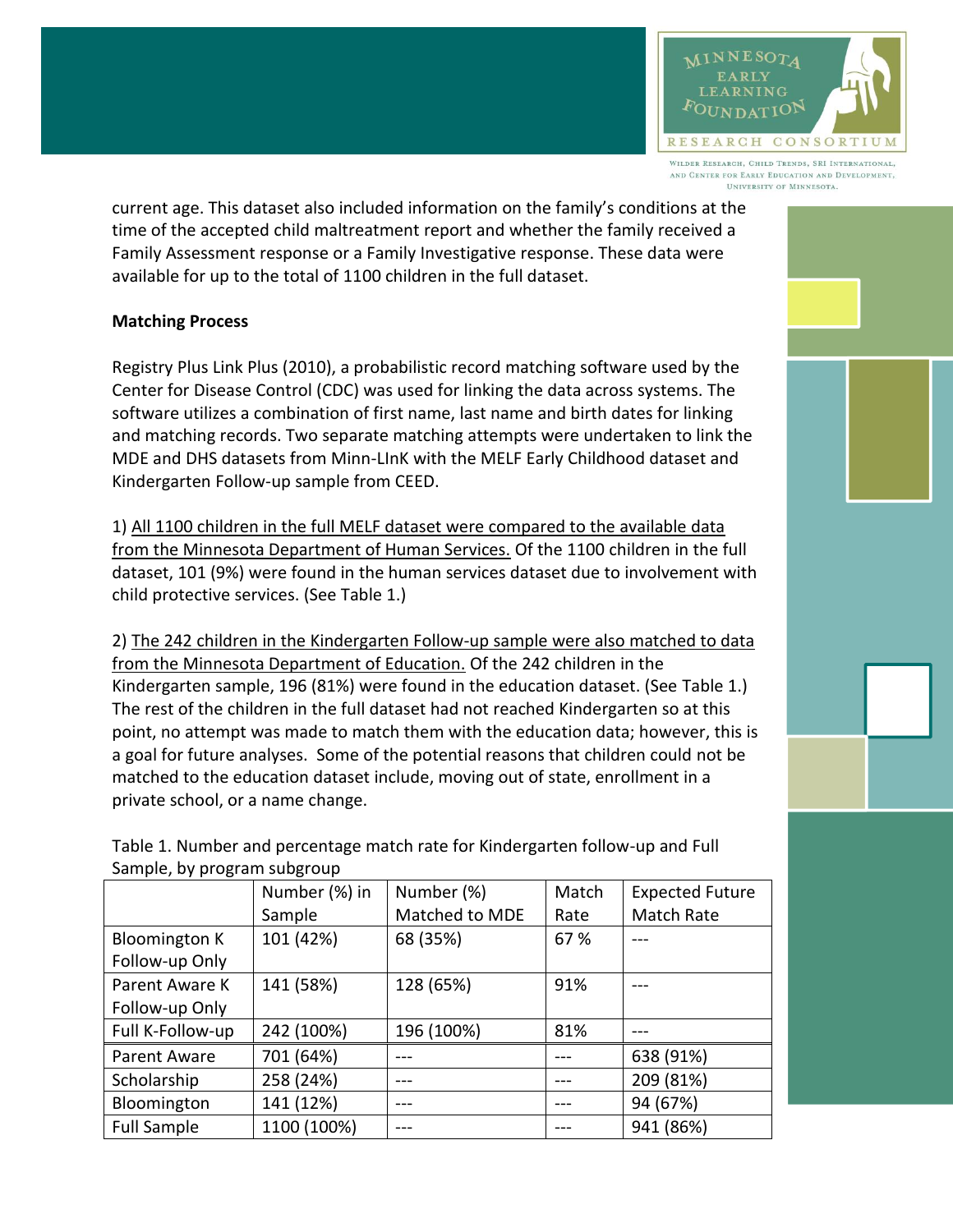

Children from the Bloomington evaluation were only in the 2008-09 preschool cohort, representing a small percentage of the full 1100. Children from the Parent Aware evaluation represent a majority of both the Kindergarten and full datasets. No children from the Scholarship evaluation entered Kindergarten in fall of 2009 and so they are represented in the full sample only.

Based on the match rates for the different sub-groups in the Kindergarten sample, a match rate of approximately 86% is expected for the full sample when they are eventually matched to the education data. This estimate was achieved by taking the match rates from the Parent Aware and Bloomington sub-samples in the Kindergarten Follow-up and extending those rates to future cohorts. Children from Bloomington proved harder to match than children from Parent Aware in the Kindergarten sub-sample so we expect that when later cohorts of only Scholarship and Parent Aware children are matched they will achieve rates similar to those of the PA Kindergarten sub-sample thus raising the rate for the entire sample.

The high match rate that was achieved for the Kindergarten sample and the expected even higher rate for the full dataset demonstrate the feasibility of tracking this group of children as they age. Although we expect the match rate to improve with additional cohorts, the one achieved with the Kindergarten Follow-up sample was still very high and if a similar rate was achieved with the full sample we would consider it a success. Attrition will continue over the years, but we expect a high percentage of children will remain in the sample when the last cohort finishes third grade.

# **CHILD PROTECTION INVOLVEMENT DESCRIPTION AND ANALYSIS**

# **Description**

The DHS child protective services dataset includes data collected from birth, allowing us to match it to the full set of children in MELF funded programs. Of the 1100 that had MELF assessment data, 101 (9%) were found as alleged child maltreatment victims between birth and their current age as of September 2009. The following analyses will focus on these 101 children. There was no relation between gender of the child and involvement with child protective services. Of the 101 children involved with child protective services, 52 were females and 49 were males.

Table 2 represents the number of accepted reports of child maltreatment for children with child protective services involvement. The 101 children in the full sample who were also involved with child protective services had 127 unique accepted reports of alleged child maltreatment. The number of accepted reports for the children in the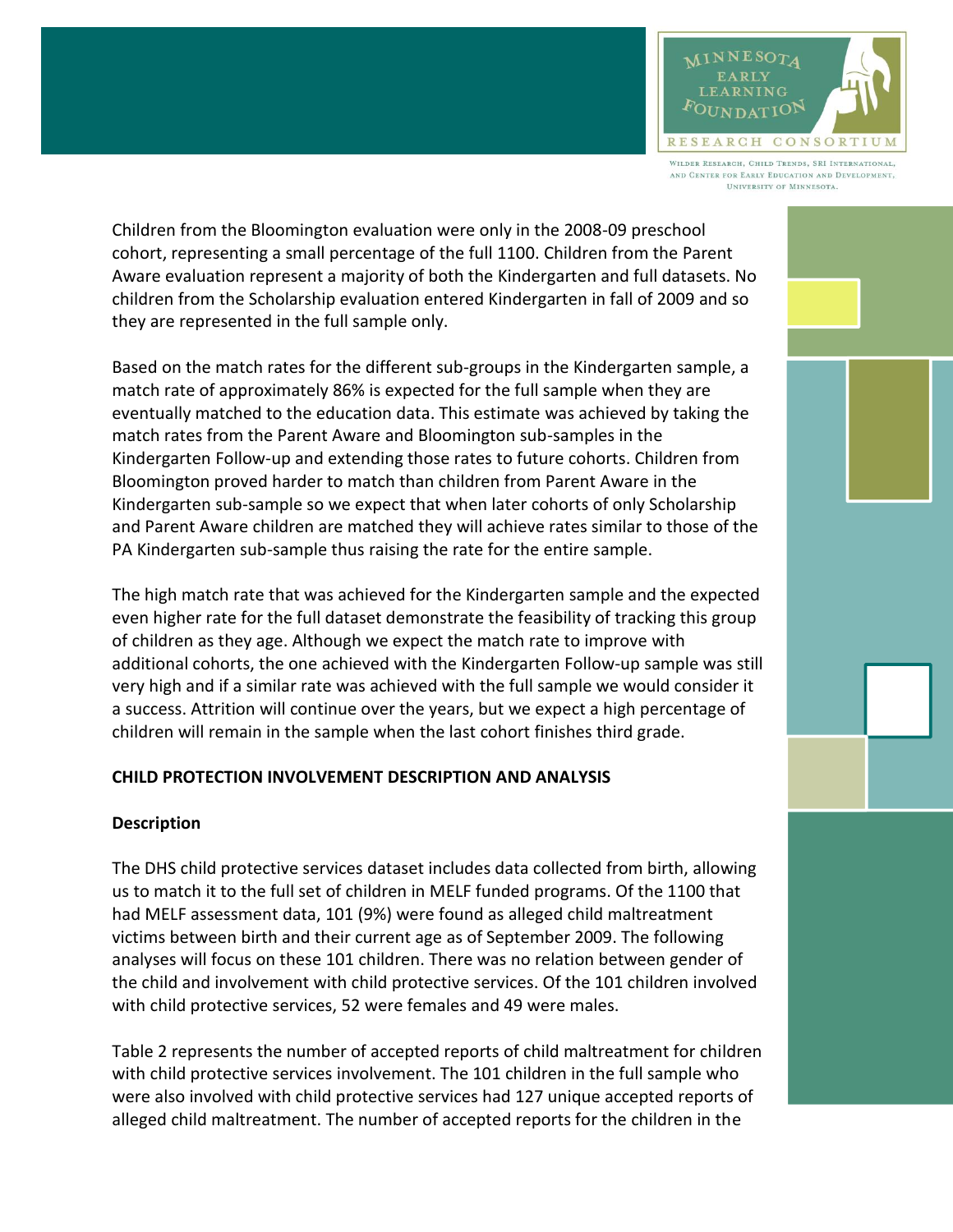

WILDER RESEARCH, CHILD TRENDS, SRI INTERNATIONAL. AND CENTER FOR EARLY EDUCATION AND DEVELOPMENT. UNIVERSITY OF MINNESOTA.

Kindergarten cohort varied between one and four. More than half (80%) of the children had one report.

| Number of Reports | Number of Victims (%) |  |
|-------------------|-----------------------|--|
|                   | 81 (80.2%)            |  |
|                   | 16 (15.8%)            |  |
|                   | 2(2%)                 |  |
|                   | 2(2%)                 |  |
| Total             | 101 (100%)            |  |

# Table 2. Total accepted reports of child maltreatment

Of the types of alleged child maltreatment, 76% were neglect, 19% were physical abuse, 3% were sexual abuse, and a negligible amount was for medical neglect. Accepted reports and alleged child maltreatment can either receive a Family Assessment response or a Family Investigation response from the local child protective services agency. Reports made to local child protective service agencies are first screened to determine whether the report meets the criteria to be assigned for a child protection response. Once a report is accepted, it is assigned to one of two response types – Family Investigation or Family Assessment. Reports of child maltreatment that allege substantial child endangerment must receive an investigation. Depending on the circumstances of a report, the local child protection agency may also decide to assign a report not involving substantial child endangerment for an investigation. Reports that do not allege substantial child endangerment may receive a Family Assessment. This is the preferred response to reports not alleging substantial child endangerment (Minnesota Department of Human Services, 2008). In Minnesota, approximately 68% of accepted reports receive Family Assessment response. Of the 127 unique reports in this sample only 47% received a Family Assessment response while the remaining 53% received a Family Investigation response.

Table 3 displays family conditions at the time of the child maltreatment report. As can be seen below, parenting issues were the most common family condition that was experienced by families in the sample and in Minnesota. However, it appears as though more families in the sample had challenges with substance use/abuse and economic conditions than the overall population of families in Minnesota that were involved with child protective services.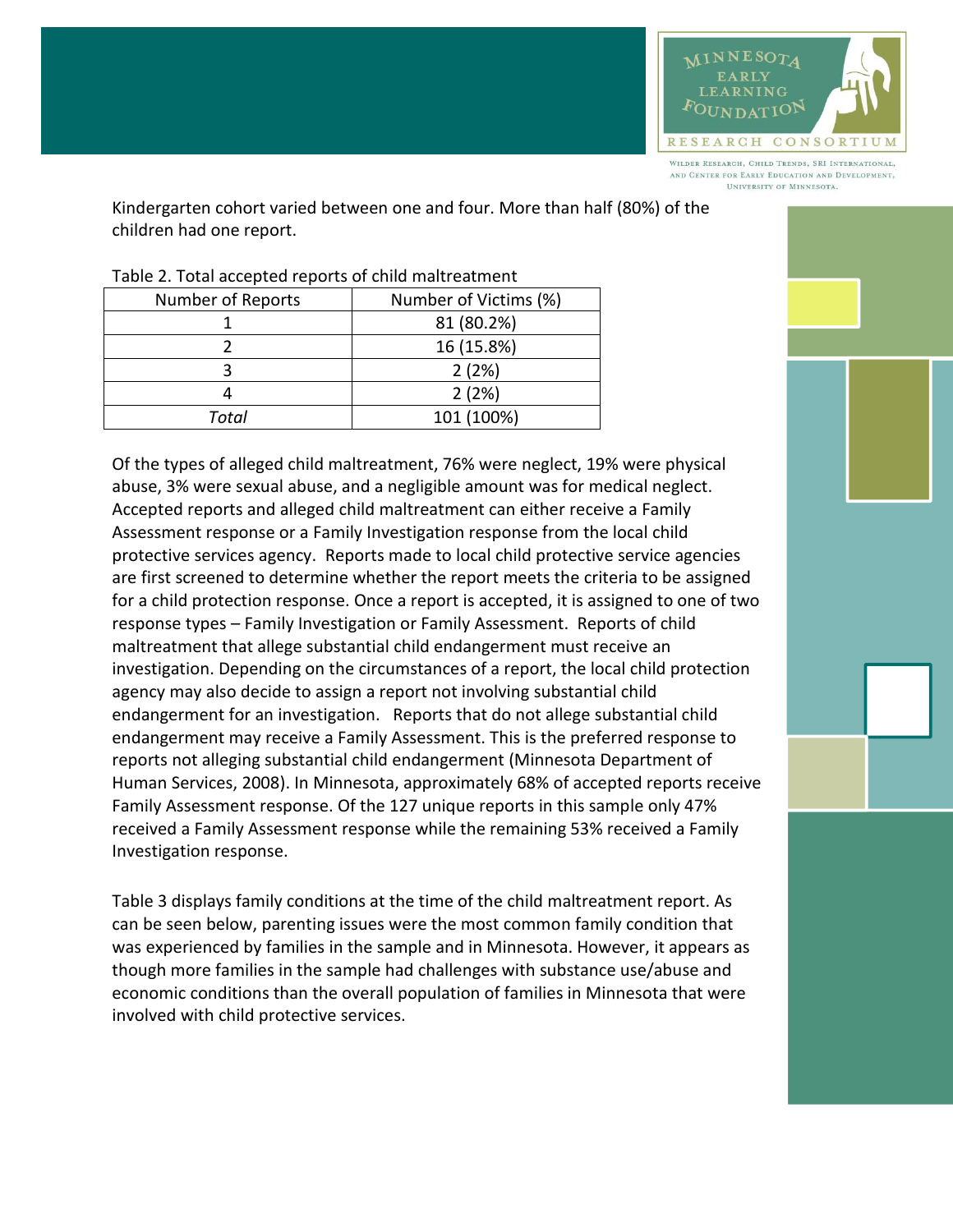

WILDER RESEARCH, CHILD TRENDS, SRI INTERNATIONAL. AND CENTER FOR EARLY EDUCATION AND DEVELOPMENT. UNIVERSITY OF MINNESOTA.

| <b>Family Condition</b> | Number of Instances (%) | Percent of Reports, State |  |  |
|-------------------------|-------------------------|---------------------------|--|--|
| None                    | 31 (24.4%)              | 22.3%                     |  |  |
| Domestic violence       | 26(20.5%)               | 16.2%                     |  |  |
| Inadequate housing      | 15 (11.8%)              | 6.6%                      |  |  |
| Financial problems      | 20 (15.8%)              | 12.5%                     |  |  |
| Public assistance       | 28 (22.1%)              | 18.8%                     |  |  |
| Alcohol use             | 18 (14.2%)              | 10.2%                     |  |  |
| Drug abuse              | 22 (17.3%)              | 12.5%                     |  |  |
| Mental health           | 18 (14.2%)              | 32.5%                     |  |  |
| Parenting issues        | 55 (43.3%)              | 47.9%                     |  |  |

### Table 3. Family condition by report

\* Total is more than the total number of children in child protective services and the total number of reports because many children had more than one family condition at the time of reporting.

Of the 101 children involved with child protective services, 16 were placed out-ofhome. Of those 16 children, 94% had one out-of-home placement although the maximum was two.

### **Analysis**

We compared the children with child protective services involvement with a group of children of the same racial/ethnic make-up from the MELF sample without involvement. Race/ethnicity data was missing for 34 of the 101 children with involvement leaving 67 children in each group. We pulled this subsample based on race/ethnicity to be able to examine the differential effects that child protective services involvement might have among children with the same racial/ethnic backgrounds and similar levels of risk. Scores from several measures administered at the beginning of preschool were compared for the two groups, the Woodcock-Johnson III applied problems test of mathematical achievement (WJIII; Woodcock, McGrew, Schrank, & Mather, 2007); the Peabody Picture Vocabulary Test IV (PPVT; Dunn, Dunn, 2005); and the three subscales (anger/aggression, anxiety/withdrawal, social competence) from the Social Competence and Behavior Evaluation-30 (SCBE-30; LaFreniere, Dumas). Additionally we compared the observation scores for their classrooms from the ECERS-R, an observational tool assessing classroom quality conducted throughout their preschool year.

Children with child protective services involvement scored lower on the PPVT and WJIII than children without involvement but not significantly so (see Table 4). Children with involvement attended early care programs of slightly, but not significantly, less quality. However, children with child protective services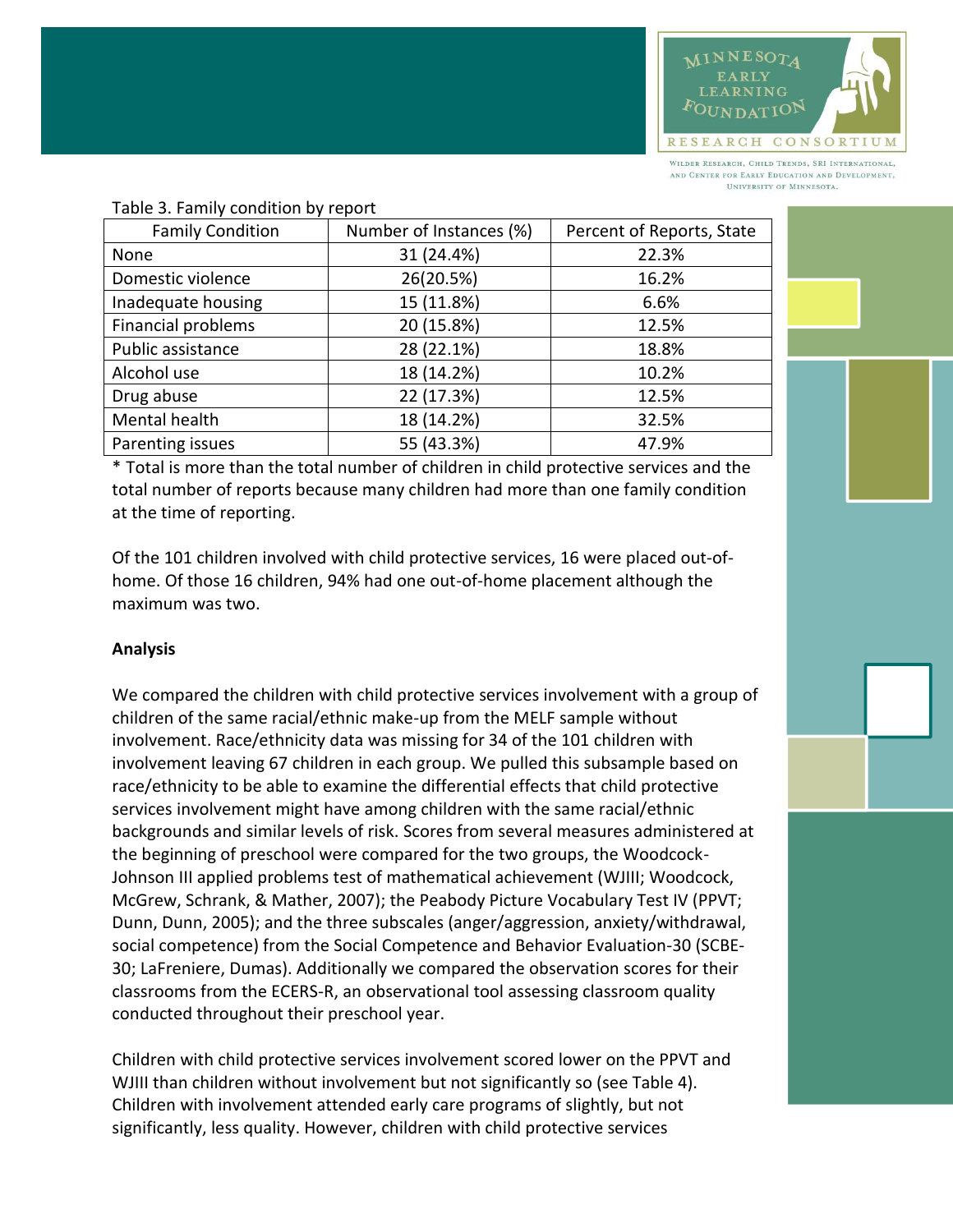

WILDER RESEARCH, CHILD TRENDS, SRI INTERNATIONAL, AND CENTER FOR EARLY EDUCATION AND DEVELOPMENT. UNIVERSITY OF MINNESOTA.

involvement were rated as having significantly higher anger/aggression and anxiety/withdrawal in preschool than children without involvement, as measured by these two subscales of the SCBE-30. They also were rated significantly less socially competent, as measured by the third SCBE-30 subscale, than their uninvolved peers.

|                    | With child  | Without child | Significance |
|--------------------|-------------|---------------|--------------|
|                    | protective  | protective    |              |
|                    | services    | services      |              |
|                    | involvement | involvement   |              |
| <b>ECERS</b>       |             |               |              |
| Number             | 46          | 47            |              |
| Mean               | 3.76        | 3.89          | .281         |
| SD                 | 0.69        | 0.65          |              |
| SCBE-30            |             |               |              |
| Anger/aggression   |             |               |              |
| Number             | 46          | 63            |              |
| Mean               | 19.15       | 14.4          | .000         |
| SD                 | 7.53        | 4.39          |              |
| SCBE-30            |             |               |              |
| Anxiety/withdrawal |             |               |              |
| Number             | 45          | 63            |              |
| Mean               | 19.24       | 14.54         | .001         |
| SD                 | 7.63        | 4.95          |              |
| SCBE-30 Social     |             |               |              |
| competence         |             |               |              |
| Number             | 42          | 67            |              |
| Mean               | 37.4        | 47.04         | .000         |
| SD                 | 7.63        | 4.95          |              |
| WJ III             |             |               |              |
| Number             | 54          | 58            |              |
| Mean               | 99          | 102.9         | .159         |
| SD                 | 9.84        | 18.23         |              |
| <b>PPVT IV</b>     |             |               |              |
| Number             | 60          | 66            |              |
| Mean               | 92.72       | 96.33         | .242         |
| SD                 | 16.21       | 18.33         |              |

Table 4. Number, mean, and SD for children with and without child involvement

Each of the SCBE-30 subscales consists of ten questions, rated on a scale of 1 to 6, where 1 is "Never" and 6 is "Always". The lowest number of total points possible for each subscale is 10 and the highest is 60. Both children with (mean: 19.15) and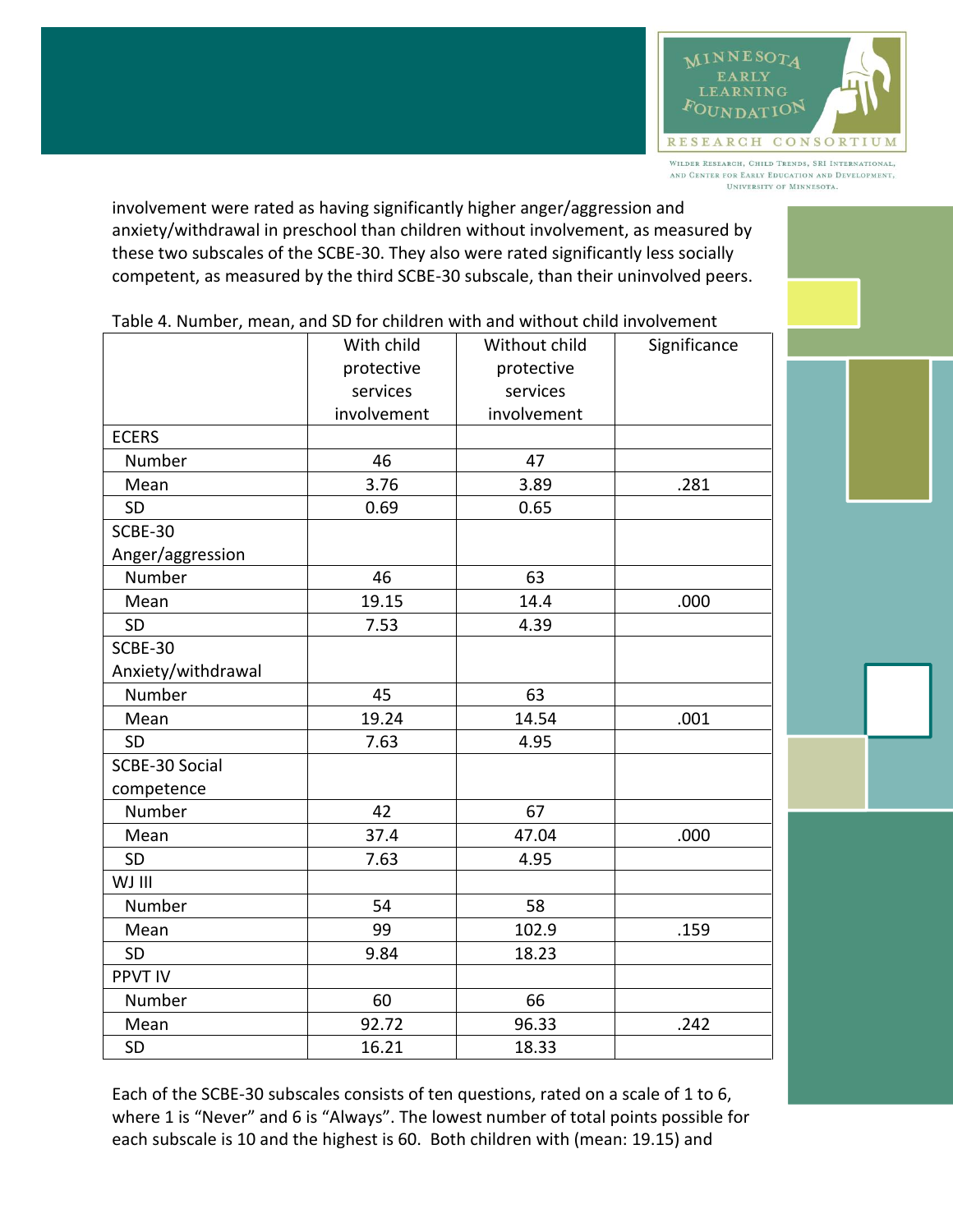

without (mean: 14.4) child protective services involvement scored on the low end of the scale of anger/aggression although children with involvement are scoring about half a scale point higher for the individual items on average. The average anxiety/withdrawal pattern is very similar to anger/aggression for involved (mean: 19.24) versus uninvolved (mean: 14.24) children. The biggest significant difference was between their average levels of social competence. Uninvolved children (mean: 47.04) scored a full point higher on average on each of the individual scale items as compared to their involved peers (mean: 37.4). Children with involvement were still faring adequately with their scores most often falling in the "Sometimes" and occasionally "Often" range of the scale for items related to social competence.

The significant differences presented here indicate that the need for child protective services involvement may be a unique factor in determining the social functioning of children in MELF funded programs. Data yet to come from the MDE, including information on children's English language learner status, whether they qualify for free or reduced lunch, and their third grade achievement test results will provide additional specificity when comparing the outcomes of involved children to uninvolved children with an otherwise similar risk profile.

# **KINDERGARTEN EDUCATION DESCRIPTION**

The outcomes of the children who entered Kindergarten in 2009 were detailed in a recent report released by the MELF in May 2011 (MELF Kindergarten Follow-up, 2011). Here we will focus solely on describing the educational situation of those same children using the MDE data. The education data presented here is from the 2009-10 school year. Of the 242 children from the full MELF dataset entering Kindergarten that year, 196 (81%) had data in the education dataset. Less than half of them were male (45%). Most of the children were White (35%), Hispanic (32%), or Black (23%).

| Race                          | Number (%) |  |
|-------------------------------|------------|--|
| American Indian or Alaskan    | 6(3%)      |  |
| <b>Native</b>                 |            |  |
| Asian or Pacific Islander     | 14 (7%)    |  |
| Hispanic                      | 62 (32%)   |  |
| Black, not of Hispanic origin | 45 (23%)   |  |
| White, not of Hispanic origin | 69 (35%)   |  |
| Total                         | 196 (100%) |  |

Table 5. Racial make-up of K follow-up children who were matched to MDE data

English was the most common language spoken in the home (60%) although a sizeable number of children lived in Spanish-speaking homes (27%). Of the 196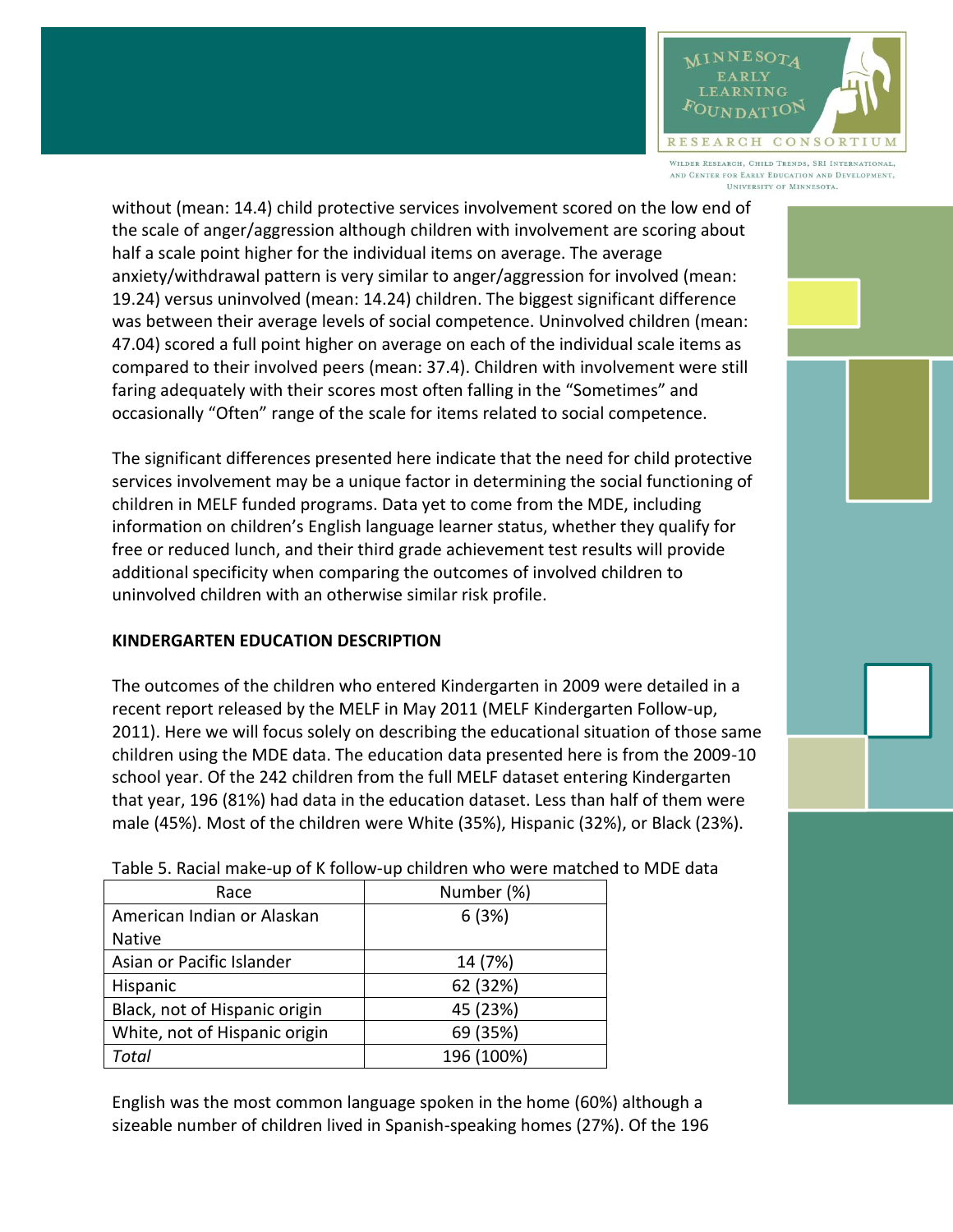RESEARCH CONSORTIUN WILDER RESEARCH, CHILD TRENDS, SRI INTERNATIONAL AND CENTER FOR EARLY EDUCATION AND DEVELOPMENT. UNIVERSITY OF MINNESOTA.

 $\text{MIN} \text{ESOI}$ A **EARIY** EARNING  $^{F}$ OUNDATIO $^{\bullet}$ 

children, 63 (32%) participated in Limited English Proficiency (LEP) programs. Cross tabulations between race/ethnicity and LEP participation suggested that children who participated in LEP were more likely to be Spanish, Hmong or Somali as compared to other racial/ethnic groups.

Around two-thirds of children were living in poverty as determined by their free or reduced lunch status.

More than half of the children (55%) were eligible for free lunch and a smaller percent (10%) were eligible for reduced lunch. Chi square tests suggested significant relationship between White and non-White children and free/reduced meal eligibility  $(\chi^2$  = 59.872, df = 2 p < .05). White children were less likely to be eligible for free or reduced meal (z score = 5,  $p < .05$ ) as compared to non-White children.

Mobility was determined by calculating the total number of district moves for each student and by looking at the school disruptions (reasons for time spent out of school). Of the 196 children in Kindergarten cohort, 85% did not move from one district to another during the school year, 14% of the children moved once and only 1% of the children moved twice during the school year. (See Table 6). Further, of the 196 Kindergarten students, 13 students (7%) experienced disruptions in their education. Of those 13 students who experienced a disruption, 10 (77%) students moved outside of the district, two (15%) students moved outside of the state or country, and one (8%) student was transferred to an approved non-public school.

| <b>Mobility</b>   | <b>Disruptions</b> |           | Total       |
|-------------------|--------------------|-----------|-------------|
|                   | No                 | Yes       |             |
| No move           | 160 (87.4%)        | 6(46.2%)  | 166 (84.7%) |
| At least one move | 23 (12.6%)         | 7(53.8%)  | 30 (15.3%)  |
| <b>Total</b>      | 183 (100%)         | 13 (100%) | 196 (100%)  |

Table 6. Mobility and school disruptions

Around 9% of children were diagnosed with at least one disability as indicated by having an Individualized Education Program (IEP). The most common disability diagnoses for children were speech/language impairments (6%) and developmental delay (1%). Of the 17 children with a noted disability, 14 were receiving special education services. For the remaining three children, their IEP ended or they met its requirements sometime during the school year.

# **RISK INDEX**

When children arrive at Kindergarten not ready to take full advantage of the learning opportunities, it is often due to the co-occurrence of multiple risk factors, both within

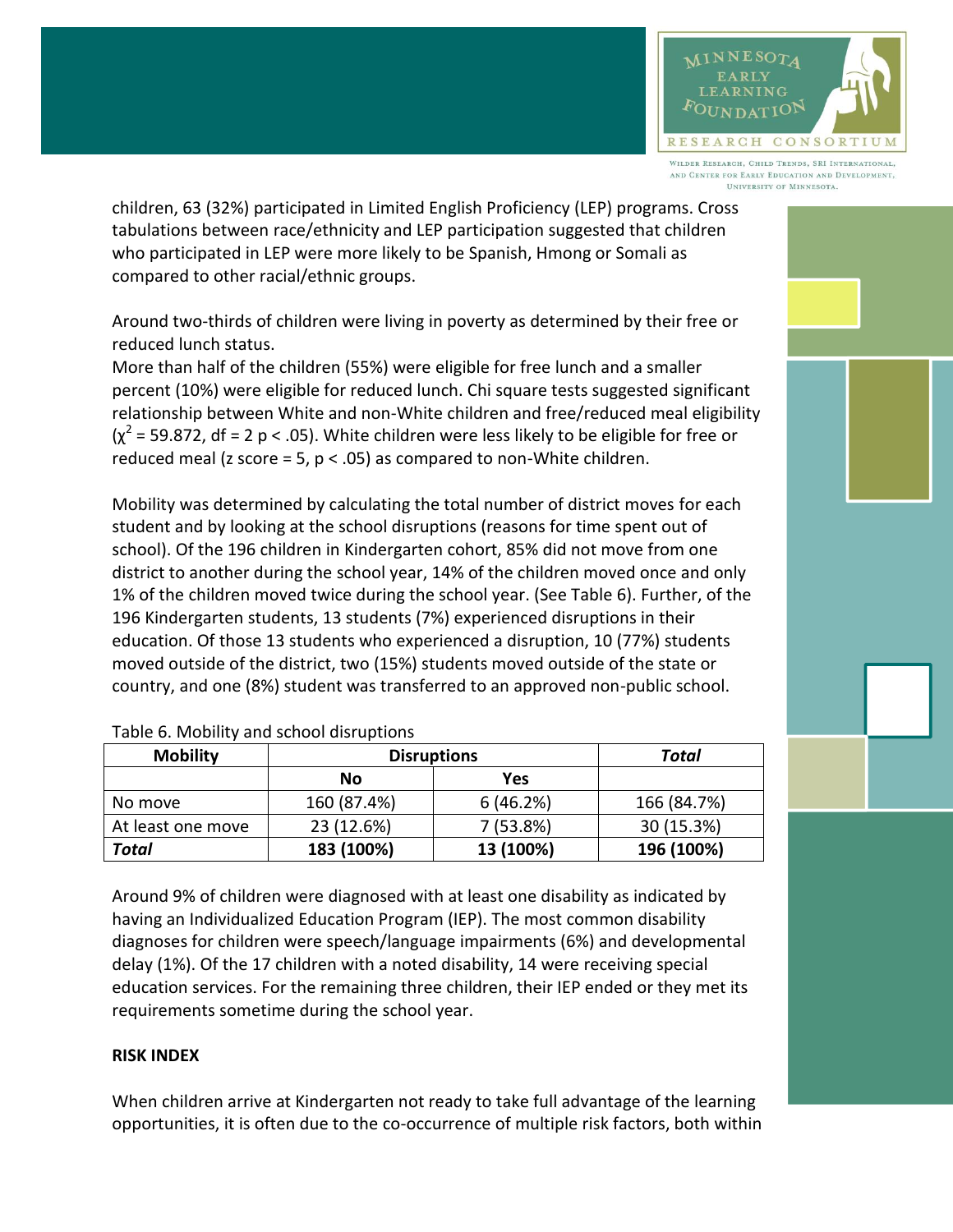

WILDER RESEARCH, CHILD TRENDS, SRI INTERNATIONAL AND CENTER FOR EARLY EDUCATION AND DEVELOPMENT. **UNIVERSITY OF MINNESOTA** 

the child and their family as well as the neighborhood and communities in which they live. Furthermore, the impact of these multiple risks is cumulative, with the likelihood of poor outcomes increasing with each additional risk factor (e.g. Sameroff, Seifer, Barocas, Zax, & Greenspan, 1987). Therefore, in order to best understand the role of quality in ECE settings and children's Kindergarten readiness and achievement, a familial and environmental risk index was created. The variables in the index are known risk factors for a variety of poor developmental outcomes and we hypothesized that with the addition of each additional risk, developmental outcomes (as measured by the PPVT at the end of Kindergarten) would get increasingly poor.

The risk index was created using variables taken from an interview with the parents of children in MELF funded programs and the MDE dataset. (See Table 7.) This risk index gauges risk using data from primarily the preschool years with the exception of free/reduced lunch (FRL) and English language learner (ELL) status which are from the Kindergarten year. Since the data from MDE are more complete than from the parent interview, a decision was made to use data from MDE when available, as was the case for the FRL and ELL variables. We hypothesize that the two variables from MDE are unlikely to change much over the course of a year and are likely suitable indicators of a child's economic and language situation in preschool as well Kindergarten.

| Variable                 | Source                | Points |
|--------------------------|-----------------------|--------|
| Maternal depression      | Parent interview      |        |
| Maternal education       | Parent interview<br>2 |        |
| Low birth weight         | Parent interview      |        |
| Job status               | Parent interview      |        |
| Health insurance status  | Parent interview      |        |
| Free/reduced lunch       | <b>MDE</b>            |        |
| English language learner | <b>MDE</b>            |        |
| Marital status           | Parent interview      |        |
| Total                    |                       | 10     |

Table 7. Variables, source, and points for K Follow-up risk index

Of the 196 matched children in the Kindergarten sample, 138 (70%) had a parent who completed an interview. Of the 106 children who were matched and also assessed in the Kindergarten follow-up, 81 (76%) had a corresponding parent interview. Although children could receive a risk score of up to ten points, no child scored more than eight. For the group of 81 children with full data the average risk was 2.86.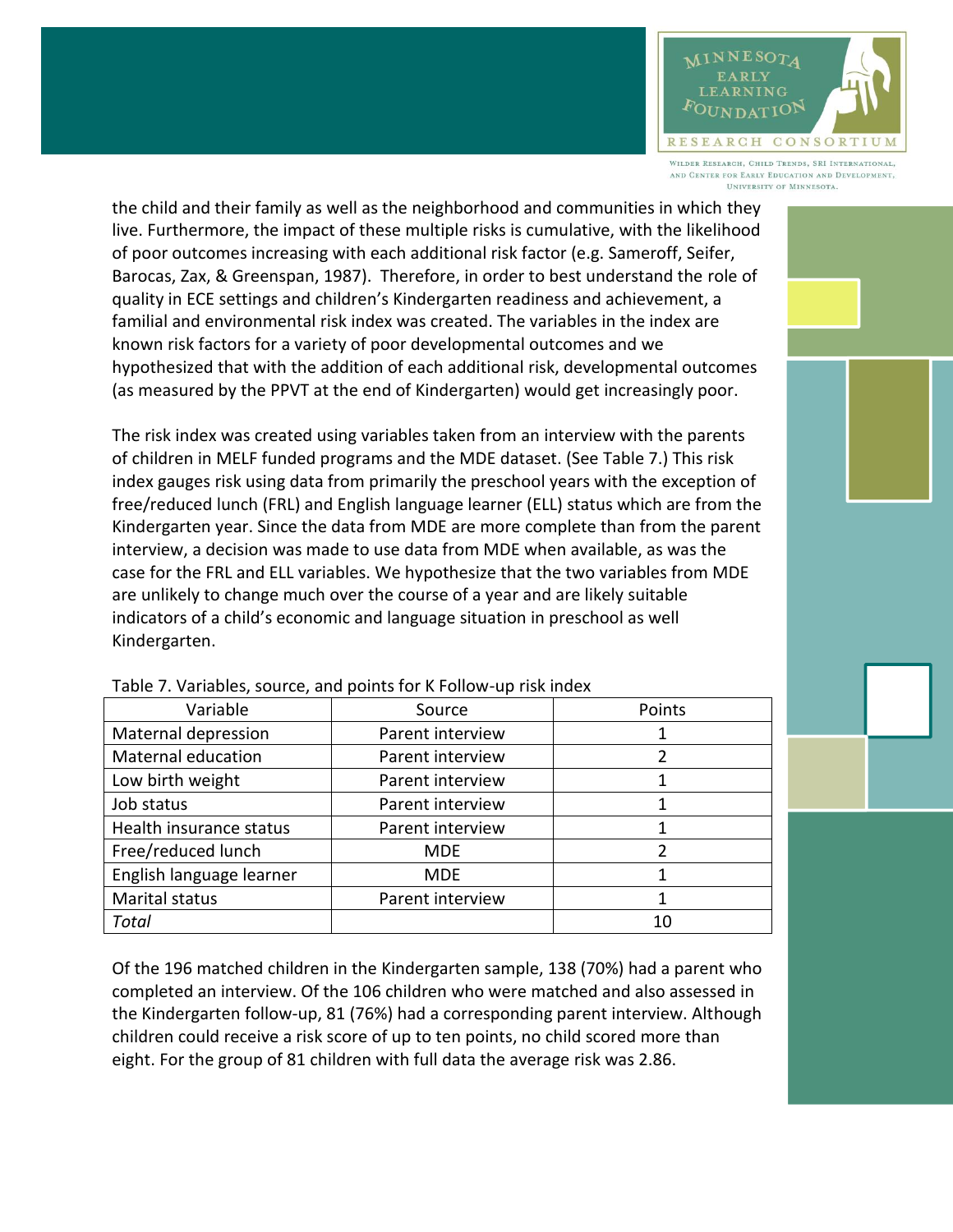

WILDER RESEARCH, CHILD TRENDS, SRI INTERNATIONAL, AND CENTER FOR EARLY EDUCATION AND DEVELOPMENT. UNIVERSITY OF MINNESOTA.

| rable of number and percentage or children at each |                |  |  |
|----------------------------------------------------|----------------|--|--|
|                                                    | Kindergarten   |  |  |
| Follow-up children                                 |                |  |  |
|                                                    | w/ Parent Int. |  |  |
|                                                    | (n=81)         |  |  |
| 0 points                                           | 19 (23.5%)     |  |  |
| 1 point                                            | 8 (9.9%)       |  |  |
| 2 points                                           | 11 (13.6%)     |  |  |
| 3 points                                           | 8 (9.9%)       |  |  |
| 4 points                                           | 13 (16.0%)     |  |  |
| 5 points                                           | 11 (13.6%)     |  |  |
| 6 points                                           | 7(8.6%)        |  |  |
| 7 points                                           | 3(3.7%)        |  |  |
| 8 points                                           | 1(1.2%)        |  |  |
| Total                                              | 81 (100%)      |  |  |
|                                                    |                |  |  |

Table 8. Number and percentage of children at each risk level

Examining the variables included in our risk index, we attempted to highlight if one or two were dominant in determining whether or not a child could be considered highrisk or if the addition of each risk was, in fact, cumulative. Two of these, English language learner and free/reduced lunch, stood out as highly, and significantly, correlated (ELL: *r*=.698, FRL: *r=*.847) with risk as well as with low PPVT standard scores in Kindergarten.

Table 9. Correlations between risk, free/reduced lunch, English language learner (ELL).

|             | F/R Lunch | ELL      | Kindergarten   |
|-------------|-----------|----------|----------------|
|             |           |          | <b>PPVT SS</b> |
| <b>Risk</b> | $.847**$  | 698**    | $-.587**$      |
| F/R Lunch   |           | $.588**$ | $-0.585**$     |
|             | ---       | ---      | $-.540$        |

\*\* p<0.01

As a result of this high correlation between these two factors and the overall risk index, it does not appear that risk is cumulative in this sub-sample of the Kindergarten Follow-Up. Instead, using this data, we can conclude that ELL and free/reduced lunch status confer such high levels of risk for poor outcomes in Kindergarten that the other risk factors don't appear to add any additional risk for poor outcomes. However, once education data from MDE is available for the full sample, we will re-evaluate the use of a risk index to determine the most effective ways to include risk in future analyses.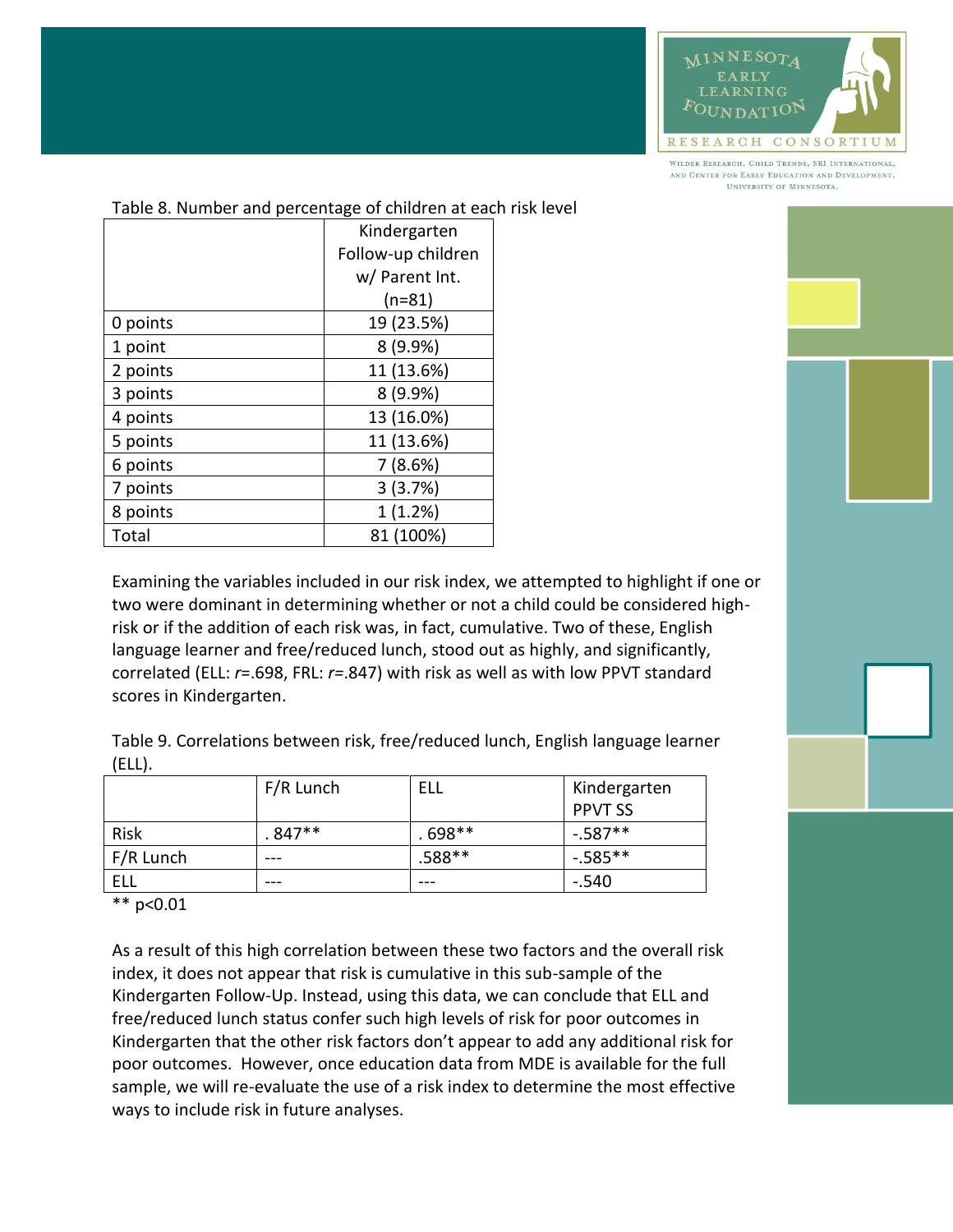

### **NEXT STEPS**

The matching process and analysis of the education and child protective services data have provided us with several important lessons for future rounds of analyses.

- **1. We can expect a high match rate when the full dataset is matched with the education data in 2016.** The matching process for the Kindergarten follow-up sample was very successful especially considering the inclusion of the highly mobile Bloomington families. As the percentage of Parent Aware families increases in the full sample, we expect a match rate approaching the one for Parent Aware families in the K sub-sample. A match rate in the mid-80's or slightly less will leave more than 900 children for analysis purposes.
- **2. The education data from Kindergarten provides unique, important information about the family situation of our children.** The education data fills in the gaps in areas where the MELF data are incomplete, like poverty status and home language, and provides additional unique information that we did not collect. With these data we have a much fuller picture of the how our individual children and their families are faring.
- **3. The child protective services data are substantial enough for future analyses examining how preschool quality affects outcomes for children with the greatest family instability.** The 101 children from the full dataset who are involved with child protective services are a large enough group that we can examine their outcomes alone or in comparison to both other at-risk children and with low-risk children among our full sample. The analysis presented here indicates that children with child protective services involvement are rated as having more anger/aggression and anxiety/withdrawal, and less social competence, than similar MELF peers without involvement. When the education data are eventually available for this group we will have additional data such as English language learner and free/reduced lunch status that can be used to match these children with equally at-risk children without child protective services involvement to gauge the unique impact of such involvement.
- **4. When the full dataset is merged with the education dataset in 2016 it will be a fresh opportunity to reconsider past analyses like those related to preschool quality.** One lesson learned from this and previous analyses of the Kindergarten follow-up data is that there were too few very high quality classrooms to be able to separate out, and look closely at, those children receiving truly high quality preschool instruction (as measured by CLASS scores). The small sample size of classrooms observed for the K follow-up kids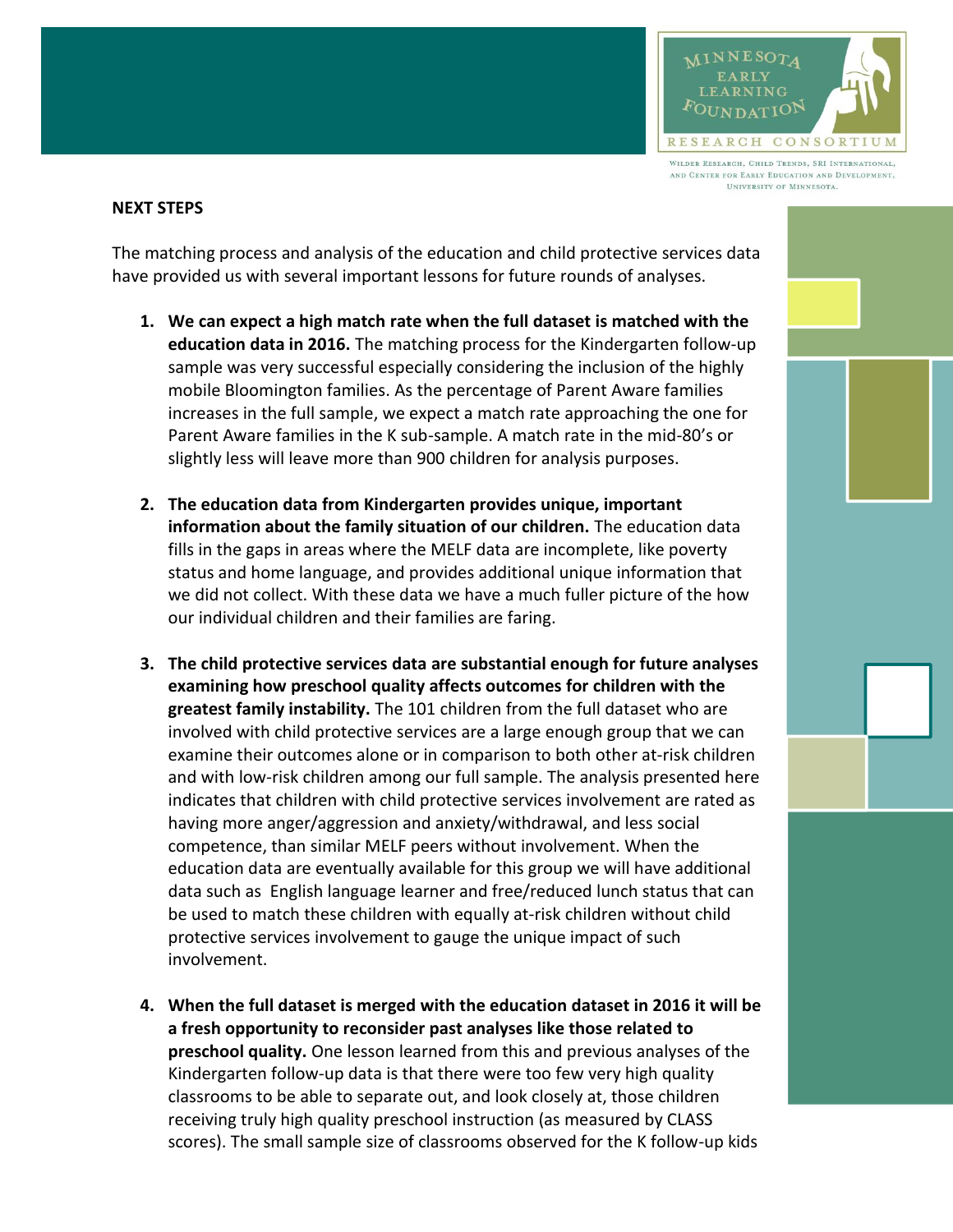

made it impossible to create a distinction between high and low quality in a meaningful way. With the much larger full dataset, the expectation is that enough high quality classrooms will be in the sample to complete an analysis examining all of the dimensions of low-risk/at-risk and low-quality/high quality.

Going forward there is additional work that needs to done to prepare for final analyses with the education data for the full dataset. This work includes creating two different comparison groups, a propensity matched sample and a sibling sample.

- **1. A propensity matched comparison group using the administrative data from Minn-LInK will be created to compare children in MELF funded programs to children in the Twin Cities with similar family conditions and unknown preschool participation.** For examining the effects of early intervention on child well-being, optimal matching by using a propensity score method will be conducted to produce a comparison group that is comparable to children in MELF funded programs at the school level. This matching procedure removes the pre-existing biases for each data set in the non-experimental design. For developing matched samples for the early intervention group, seven covariates are identified for the analysis. They are District ID, School ID, race/ethnicity, gender, LEP, special education, and Free/Reduced Lunch.
- **2. A comparison group of older siblings from the Scholarship evaluation will be created to compare children who received scholarship with other children with the same family conditions who did not.** For the around 260 children in the Scholarship evaluation additional information is available about their siblings. Minn-LInK will be able to find and match many these siblings based on their names and birth dates. Guided by the premise that the Scholarship acts as an intervention that older siblings did not receive, we surmise that the children in MELF funded programs will see improved outcomes as compared to their next oldest sibling who did not receive the benefit of a scholarship.
- **3. When the last preschool cohort completes third grade their education data will be available for analysis the following year.** In 2016, education data for the final cohort of children will be available through third grade. This data will be similar to the variables used in the K follow-up analysis but will also include achievement scores from the Minnesota Comprehensive Assessments (MCAs) for reading and math. The MCAs scores are an important piece of data that allow us to track the educational progress of children in MELF funded programs and potentially draw conclusions about the role that preschool played when compared to other groups of children, like their peers or siblings.